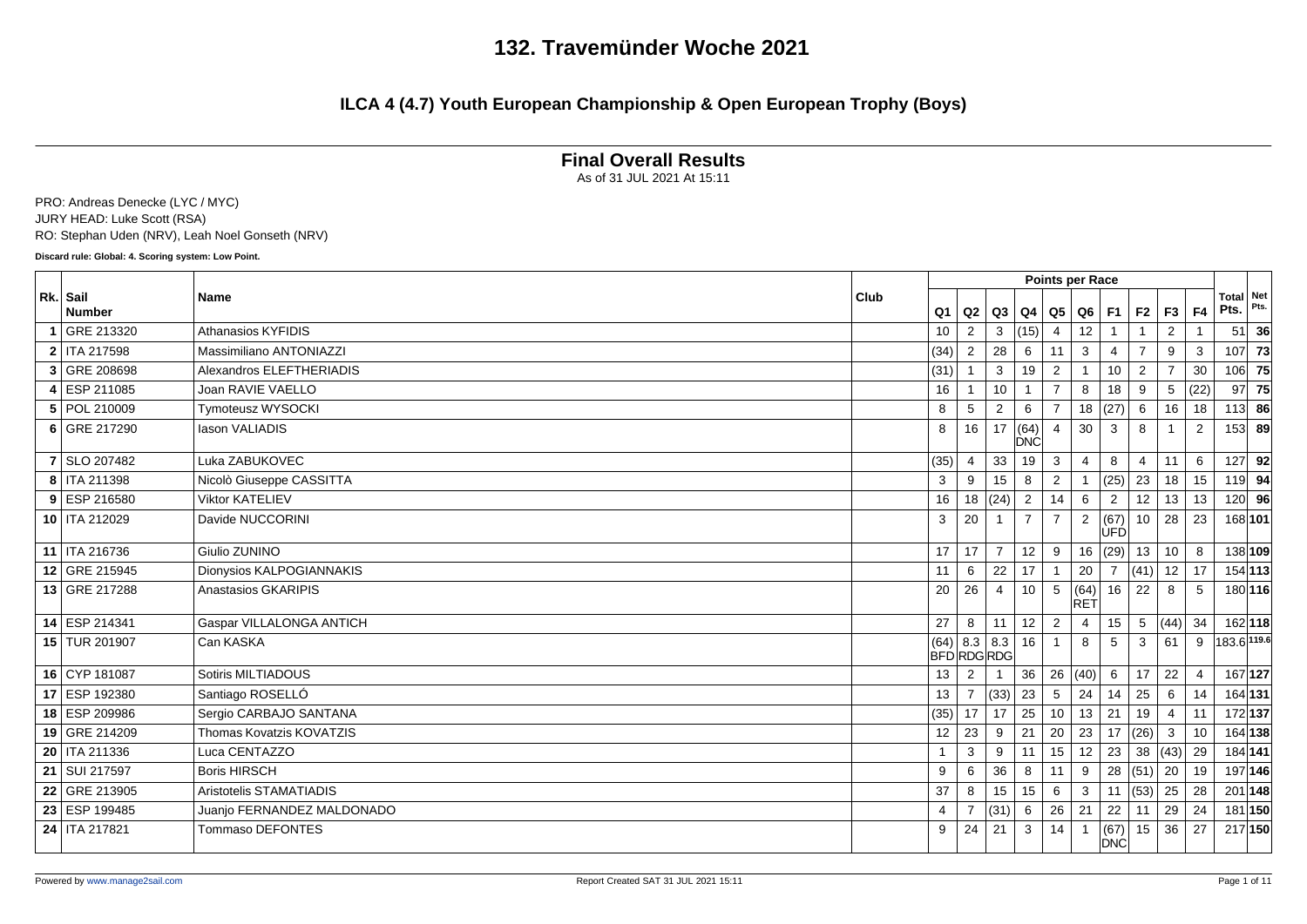### **ILCA 4 (4.7) Youth European Championship & Open European Trophy (Boys)**

|                           |                           |      | <b>Points per Race</b><br>Net<br><b>Total</b> |                                     |                |                |                 |                |       |                      |                    |                  |                |         |  |  |
|---------------------------|---------------------------|------|-----------------------------------------------|-------------------------------------|----------------|----------------|-----------------|----------------|-------|----------------------|--------------------|------------------|----------------|---------|--|--|
| Rk. Sail<br><b>Number</b> | <b>Name</b>               | Club | Q <sub>1</sub>                                | Q2                                  | Q3             | Q4             | Q5              |                | Q6 F1 | F <sub>2</sub>       | F3                 | F4               | Pts.           | Pts.    |  |  |
| 25   ITA 216060           | Lorenzo BARTOLI           |      | 42                                            | 19                                  | 3              | $\overline{4}$ | 10 <sup>°</sup> | 12             | 19    | (58)                 | 35                 | $\overline{7}$   |                | 209 151 |  |  |
| 26 ESP 216491             | Antonio LÓPEZ MARTÍNEZ    |      | 5                                             | $\overline{7}$                      | 8              | 25             | $\overline{7}$  | 8              | 20    | 30                   |                    | 41 $(52)$        |                | 203 151 |  |  |
| 27 NED 218737             | <b>Max FRANK</b>          |      | (64)<br><b>DNC</b>                            | 5                                   | $\overline{2}$ | 13             | 6               | 29             | 13    | 27                   | 19                 | 39               |                | 217 153 |  |  |
| 28 GRE 215948             | <b>Filippos FELOUS</b>    |      | 21                                            | $\overline{4}$                      | 24             | 3              | $\mathbf{1}$    | 10             | 9     | (67)<br>DNC          | 15                 | 67<br><b>BFD</b> |                | 221 154 |  |  |
| 29 ESP 213859             | Javier PLOMER QUIROGA     |      | 10                                            | 3                                   | 16             | $\overline{7}$ |                 | 15  (33)   12  |       | 31                   | 31                 | 31               |                | 189 156 |  |  |
| 30 POL 196045             | Maciej CYMERMAN           |      | 10                                            | 10   (55)                           |                |                | 22              | 11             | 39    | 40                   | 14                 | 16               |                | 218 163 |  |  |
| 31 UKR 216987             | <b>Bohdan RUKHLIN</b>     |      | 6                                             | 23                                  | 6              |                | 8               | 17             | 35    | 16                   |                    | 48 (53)          |                | 216 163 |  |  |
| 32 ESP 209988             | Ernesto SUÁREZ GARCÍA     |      | $\overline{1}$                                | 16                                  | 5              | $\overline{2}$ | 12              | 5              | (55)  | 52                   | 21                 | 50               |                | 219 164 |  |  |
| 33 GRE 207511             | Stefanos TSAKOS           |      | 6                                             | 11                                  | 10             | 5              | 9               | 9              | 33    | 44                   | 39(67)             | <b>DNC</b>       |                | 233 166 |  |  |
| 34   ITA 214150           | Davide CHEMASI            |      | 19                                            | 15                                  | $\overline{7}$ | $\overline{7}$ | $\mathbf{1}$    | 14             | (67)  | 67<br><b>DNC DNC</b> | 17                 | 21               |                | 235 168 |  |  |
| 35   ITA 218182           | Andrej CASACCIA           |      | 8                                             | 5                                   | $\overline{4}$ | 22             | 16              | 15             | (47)  | 29                   | 32                 | 44               |                | 222 175 |  |  |
| 36 BEL 210472             | <b>Brecht ZWAENEPOEL</b>  |      | 5                                             | 21                                  | 2              | 14             | 13              | 5              | 45    | (55)                 | 30                 | 40               |                | 230 175 |  |  |
| 37   ITA 218377           | Alessandro BOSSO          |      | 13                                            | $\overline{4}$                      | 8              | 17             | 9               | 34             | 51    | (63)                 | 33                 | 12               |                | 244 181 |  |  |
| 38 POL 207574             | Jacek KALINOWSKI          |      | $\overline{7}$                                | 9                                   | 10             | 37             | 3               |                | (56)  | 21                   | 49                 | 46               |                | 239 183 |  |  |
| 39 GRE 213364             | Marios STATHAS            |      | 20                                            | 11                                  | 32             | $\overline{4}$ | 22              | 3              | 34    | 35                   | $\sqrt{24}$ (36)   |                  |                | 221 185 |  |  |
| 40 NED 217228             | Zeb van DORST             |      | 11                                            | 14                                  | 6              | 6              | 13              | 31             | (52)  | 24                   | 45                 | 37               |                | 239 187 |  |  |
| 41 GER 212766             | <b>Batbold GRUNER</b>     |      |                                               | 14                                  | 13             | 14             | 13              | 16             | 41    | 28                   | (55)               | 49               |                | 244 189 |  |  |
| 42   ISR 204625           | Rem PULCI MAGEN           |      | 23                                            | 25                                  | $\mathbf{1}$   | 3              | 8               | 22             | 50    | 33                   | (67)<br><b>BFD</b> | 25               |                | 257 190 |  |  |
| 43 NED 218268             | <b>Floris SCHRAFFORDT</b> |      | $\overline{1}$                                | 26                                  | 34             | 5              | 28              | 3              | (57)  | 14                   | 38                 | 42               |                | 248 191 |  |  |
| 44 MLT 171841             | Shaun AQUILINA            |      | 5                                             | 30                                  | 12             | 9              | 18              | 24             | 36    | 18                   | (46)               | -41              |                | 239 193 |  |  |
| 45 GRE 214206             | Panagiotis SPANOS         |      | 14                                            | 16                                  | 14             | 30             | 22              | $\overline{4}$ | 43    | (67)<br>DNC          | 23                 | 33               |                | 266 199 |  |  |
| 46 TUR 216368             | <b>Bulut CANAKCI</b>      |      |                                               | $(64)$   12.7   12.7  <br>DNCRDGRDG |                |                | 5               | 32             | 32    | 47                   | 37                 |                  | 26 269.4 205.4 |         |  |  |
| 47 GBR 216648             | Max STEELE                |      | 19                                            | 8                                   | 17             | 17             | 20              | $\overline{2}$ | (46)  | 42                   | 40                 | 45               |                | 256 210 |  |  |
| 48   POL 181181           | Oskar SAWICKI             |      | 16                                            | 15                                  | $\overline{4}$ | 3              | 17              | 44             | 26    | (59)                 | 53                 | 35               |                | 272 213 |  |  |
| 49 ESP 196607             | Alberto TALENS del RIO    |      | (64)<br><b>DNC</b>                            | 13                                  | $\overline{4}$ | 18             | 4               | 14             | 38    | 20                   | 47                 | 57               |                | 279 215 |  |  |

#### **Final Overall Results**

As of 31 JUL 2021 At 15:11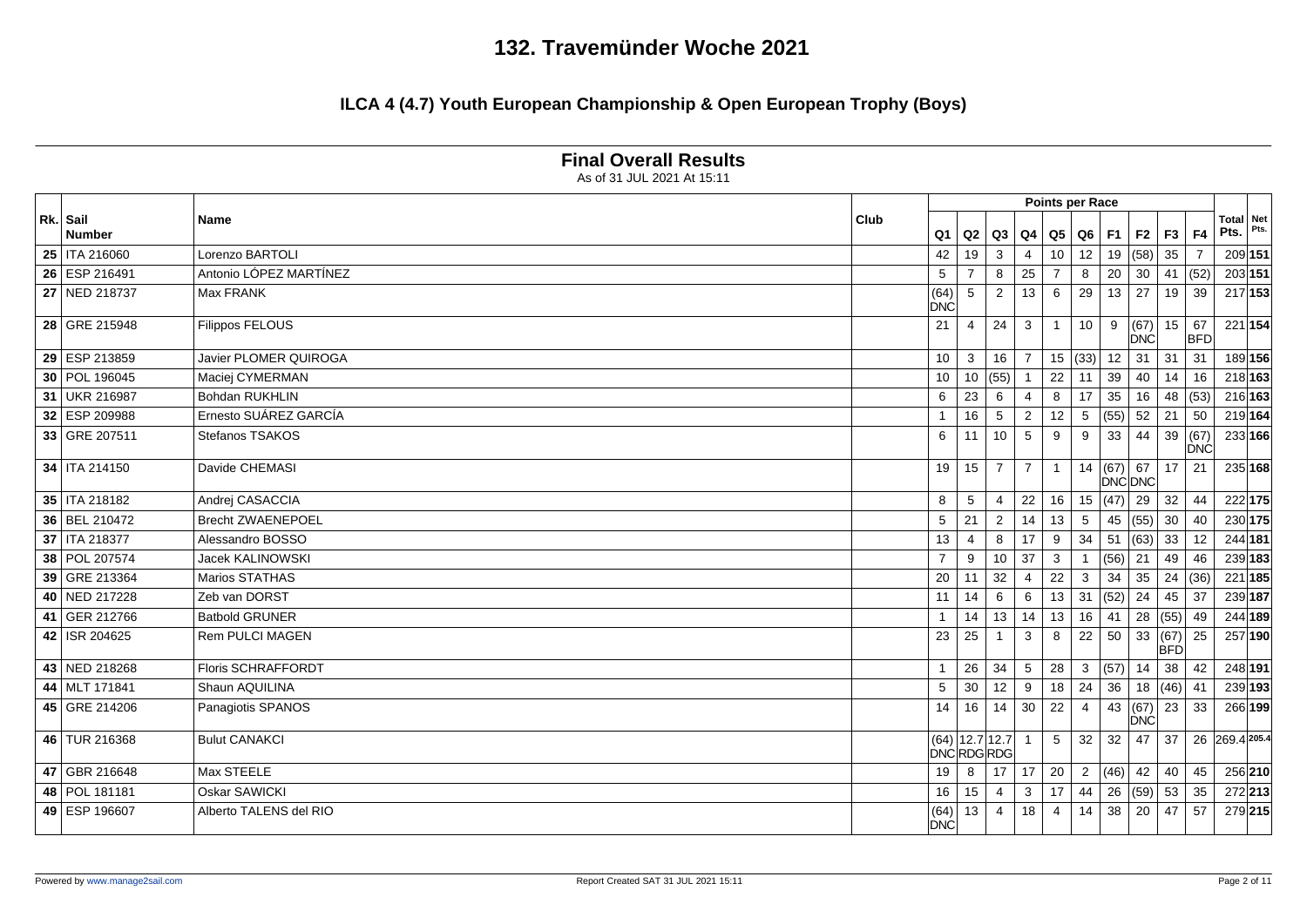|                           | As of 31 JUL 2021 At 15:11   |             |                |                 |                 |                |                        |                |                    |                |                             |            |                          |      |
|---------------------------|------------------------------|-------------|----------------|-----------------|-----------------|----------------|------------------------|----------------|--------------------|----------------|-----------------------------|------------|--------------------------|------|
|                           |                              |             |                |                 |                 |                | <b>Points per Race</b> |                |                    |                |                             |            |                          |      |
| Rk. Sail<br><b>Number</b> | Name                         | <b>Club</b> | Q <sub>1</sub> |                 | $Q2$ $Q3$       | Q4             | Q <sub>5</sub>         | Q6             | F1                 | F <sub>2</sub> | $F3$ $F4$                   |            | <b>Total Net</b><br>Pts. | Pts. |
| 50 NED 218274             | Thomas SCHOUTEN              |             | 23             | 60              | 8               | 10             | $\overline{4}$         | 10             | 24                 | 50             | 27 (67)                     | <b>BFD</b> | 283 216                  |      |
| 51   ITA 218375           | Marko FELDA                  |             | 11             | $\overline{2}$  | 8               | $\overline{2}$ | 23                     | 20             | 53                 | 43             | 54   (56)                   |            | 272 216                  |      |
| 52 RUS 196335             | Vladislav ALEKHIN            |             | 2              | 9               | 6               | 29             | 49                     | $\overline{2}$ | 31                 | 39             | $(56)$ 51                   |            | 274 218                  |      |
| 53 CAY 208397             | Matheo CAPASSO               |             | 37             | 20              | 29              | -1             | 20                     | 16             | 30                 | 46             | $(59)$ 20                   |            | 278 219                  |      |
| 54   ISR 210019           | Omer VERED VILENCHIK         |             | $\overline{4}$ | 3               | 64<br>DNC       | 20             | 3                      | $\overline{7}$ | 37                 | 49             | 34   (67)                   | <b>BFD</b> | 288 221                  |      |
| 55 LAT 219008             | Emils AMSILS                 |             | 25             |                 | 16              | 22             | 23                     | $\overline{7}$ | 48                 | 32             | $(60)$ 48                   |            | 282 222                  |      |
| 56 SWE 217222             | <b>Marius RYDELL</b>         |             | 14             | 5               | $\overline{7}$  | 33             | 11                     | $\overline{4}$ | (67)<br><b>DNC</b> | 61             | 52                          | 43         | 297 230                  |      |
| 57 ESP 217997             | Pol Nuñez NUÑEZ VIA-DUFRESNE |             | 18             | 12              | 9               | 33             | 6                      | 35             | (67)<br>UFD        | 45             | 26                          | 47         | 298 231                  |      |
| 58   ITA 210082           | Giancarlo BALSAMO            |             | 37             | 22              | 13              | 16             | 21                     | $\overline{7}$ | (67)<br><b>DNC</b> | 36             | 42                          | 38         | 299 232                  |      |
| 59   ITA 210078           | Lorenzo GAVASSINI            |             | $\overline{2}$ | $23 \mid$       | 17              | 22             | 17                     | 6              | 44                 | (60)           | $57 \mid$                   | 58         | 306 246                  |      |
| 60 NED 209089             | Florian VREEBURG             |             | 17             | 15              | 54              | 9              | 19                     | 6              | 42                 | 37             | 50   (55)                   |            | 304 249                  |      |
| 61   ITA 208735           | Matteo CIAGLIA               |             | 12             | 13 <sup>1</sup> | 14              | $\overline{2}$ | 5                      | 18             | (67)<br><b>DNC</b> | 54             | $67$ 67<br>DNF DNC          |            | 319 252                  |      |
| 62 FRA 217450             | Rémi COURIVAUD               |             | 22             | 12              | 32              | 13             | 16                     | 14             | 40                 | (56)           | $51 \mid 54$                |            | 310 254                  |      |
| 63   ITA 208911           | Gabriele BARBERA             |             | $\overline{7}$ | 9               | 27              | 31             | 14                     | 11             | (67)<br><b>DNC</b> | 48             | 58                          | 60         | 332 265                  |      |
| 64   ITA 193665           | Dario BURLANDO               |             | 31             | 34              | $\mathbf{1}$    | 5              | 17                     | 33             | 49                 | 34             | $(67)$ 67<br><b>BFD</b> BFD |            | 338 271                  |      |
| 65 UKR 217791             | Semen KHASHCHYNA             |             | 20             | 50              | 6               | 20             | 25                     | 13             | 54                 | 62             | (67) 32<br><b>BFD</b>       |            | 349 282                  |      |
| 66 GER 217127             | Paul ULRICH                  |             | $\overline{4}$ | 18              | 9               | 9              | 32                     | 42             | (67)<br><b>DNC</b> | 57             | 62                          | 59         | 359 292                  |      |
| 67 MNE 217934             | Nikola GOLUBOVIC             |             | 11             |                 | 23   (25)       | 25             | 21                     | 12             | $\overline{2}$     | $\overline{1}$ |                             |            | $120$ 95                 |      |
| 68   ITA 217929           | Salvatore FALCHI             |             | 38             | 36              | $5\phantom{.0}$ | 11             |                        | 15  (40)       | $\mathbf{3}$       | $\overline{4}$ |                             |            | 152 112                  |      |
| 69 POL 207350             | Filip KAPALA                 |             | 25             |                 | 15   (58)       | 21             | 18                     | 20             | $\overline{7}$     | 11             |                             |            | 175 117                  |      |
| 70 GRE 210819             | Vasileios LIVAS              |             | 38             |                 | $22 \mid 26$    | (41)           | 11                     | 10             | -9                 | 2              |                             |            | 159 118                  |      |
| 71   ITA 218373           | Lorenzo FONDA                |             | (43)           | $18$ 31         |                 | $\overline{4}$ | 14                     | 39             | 5                  | 10             |                             |            | 164 121                  |      |
| 72 ESP 218052             | Daniel CARDONA BALSA         |             | 30             | 11 I            | 5               | (64)           | 64<br><b>DNFDNC</b>    | 6              | -1                 | 5              |                             |            | 186 122                  |      |
| 73 MLT 208202             | Kurt BORG                    |             |                |                 | 22  (59)   20   | 20             | 18                     | 17             | $\vert$ 11         | 14             |                             |            | 181 122                  |      |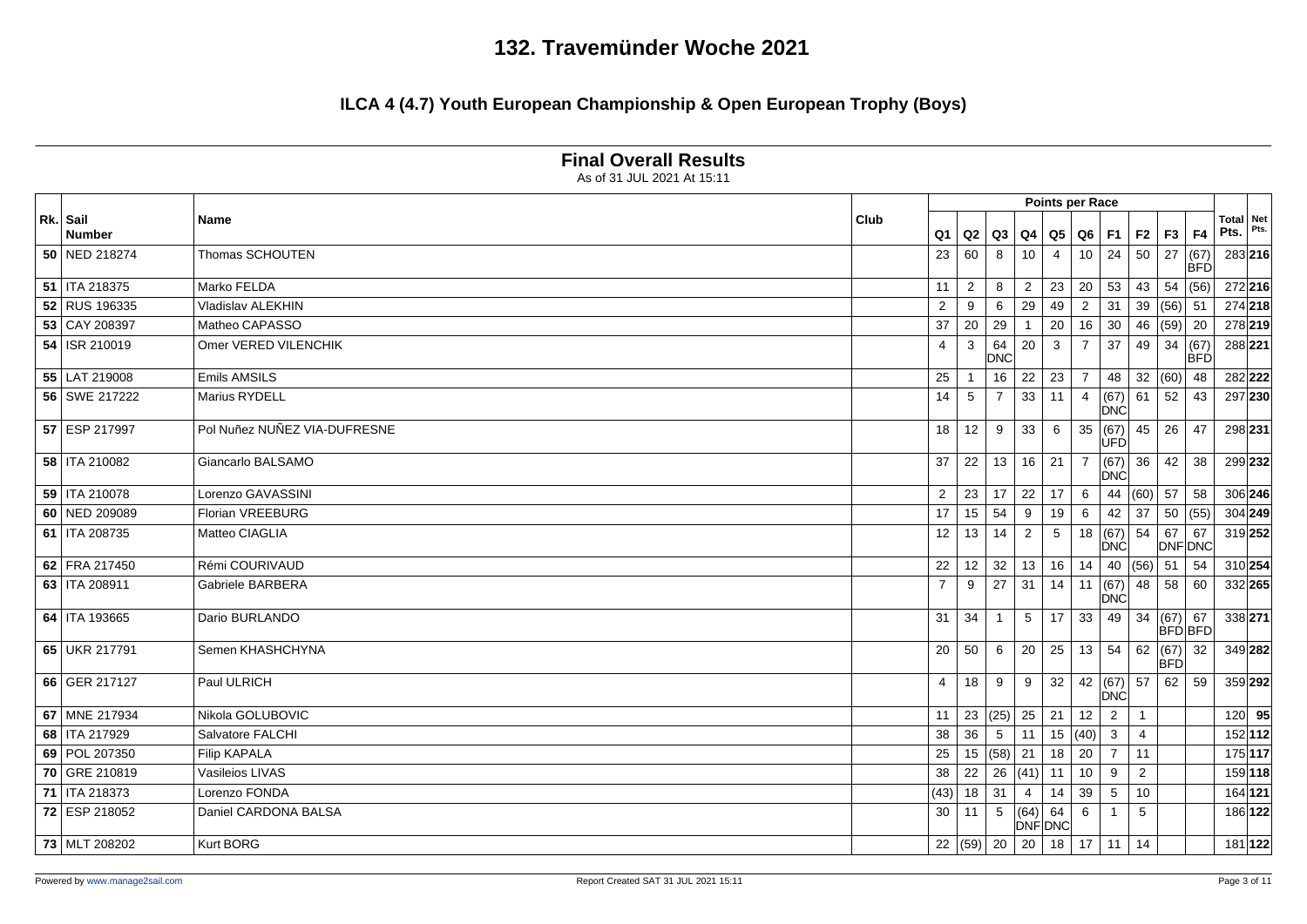|                    | As of 31 JUL 2021 At 15:11 |      |                    |                  |                    |                 |                 |                        |                    |                |           |                          |         |
|--------------------|----------------------------|------|--------------------|------------------|--------------------|-----------------|-----------------|------------------------|--------------------|----------------|-----------|--------------------------|---------|
|                    |                            |      |                    |                  |                    |                 |                 | <b>Points per Race</b> |                    |                |           |                          |         |
| Rk. Sail<br>Number | <b>Name</b>                | Club | Q <sub>1</sub>     |                  | $Q2$ $Q3$          | Q4              | Q5              | $Q6$ F1                |                    | F <sub>2</sub> | $F3$ $F4$ | <b>Total Net</b><br>Pts. |         |
| 74   ITA 218255    | Lorenzo BOGNI              |      | 5                  | 6                | (35)               | 24              | 33              | 19                     | 22                 | 18             |           | 162 127                  |         |
| 75   ITA 208231    | Alessandro CORTESE         |      | 22                 | 25               | (44)               | 16              | 18              | 27                     | 14                 | 6              |           | 172 128                  |         |
| 76 EST 218430      | <b>Karel RATNIK</b>        |      |                    | 32 (45) 19       |                    | 26              | 12              | 16                     | 20                 | 8              |           | 178 133                  |         |
| 77   ISR 206849    | Ori SHOSHAN                |      |                    | 19  (38)   34    |                    | $\overline{34}$ | $\mathbf{3}$    | 8                      | 18                 | 22             |           | 176 138                  |         |
| 78   ITA 215859    | Filippo VIGNOLA            |      | (64)<br><b>DNC</b> |                  | 64<br>DNE          | 5               | 28              | 9                      | 16                 | 17             |           | 204 140                  |         |
| 79   ITA 205678    | Matteo PLODARI             |      | (44)               | 39               | 18                 | $\overline{7}$  | 29              | 23                     | 12                 | 13             |           | 185 141                  |         |
| 80 GRE 188229      | Ioannis KATSOULIS          |      | 33                 | 24               | 10                 | 13              | 16              | 27                     | 24                 | (50)           |           | 197 147                  |         |
| 81 CRO 211544      | Tedi LEONARDELLI           |      | (45)               | $31 \mid 37$     |                    | 27              | $6\overline{6}$ | 29                     | -4                 | 16             |           | 195 150                  |         |
| 82 SWE 216413      | Alfons SELLIN              |      | (64)<br><b>BFD</b> |                  | $11$ 11            | 27              | 23              | 39                     | 19                 | 21             |           | 215 151                  |         |
| 83   POL 205646    | Maksymilian KRUCZYNSKI     |      | $\overline{4}$     | $37 \mid 51$     |                    | (59)            | $\overline{2}$  | 41                     | 10                 | 9              |           | 213 154                  |         |
| 84   SUI 213170    | Michelangelo CERCHIARI     |      | 54                 | $\overline{7}$   | (64)<br><b>DNC</b> | 9               | 19              | 24                     | 13                 | 28             |           | 218 154                  |         |
| 85 TUR 215399      | Efe Bugra SONMEZ           |      |                    | <b>DNCRDGRDG</b> | $(64)$ 28.3 28.3   | 36              | 40              | 9                      | 6                  | $\overline{7}$ |           | 218.6 154.6              |         |
| 86   ITA 210034    | Carlo CALARESU             |      | 52                 | $33 \mid 11$     |                    | 8               | 19              | 30                     | (67)<br>BFD        | $\mathbf{3}$   |           | 223 156                  |         |
| 87 ESP 218003      | Daniel GIMÉNEZ MESQUIDA    |      | 29                 | 28               | 13                 | 21              |                 | 26  (32)  21           |                    | 19             |           | 189 157                  |         |
| 88   ITA 213751    | Leonardo LOCCI             |      | (51)               | 29               | 18                 | 28              | 15              | 50                     | - 8                | 12             |           | 211 160                  |         |
| 89   ITA 217167    | Gabriele AMODIO            |      | 30                 |                  | $21 \mid 30$       | 24              | (39)            | $5\phantom{.0}$        | 30                 | 20             |           | 199 160                  |         |
| 90 FIN 217650      | Henrik PUOLAKKA            |      | 39                 | 30               | 12                 | 12              | (41)            | $\overline{7}$         | 25                 | 38             |           | 204 163                  |         |
| 91   POL 207855    | Igor MIROWSKI              |      | 14                 | 13               | 45                 | 10              |                 | 30 $ (47)$ 17          |                    | 37             |           | 213 166                  |         |
| 92 POL 197724      | Filip JAROSIEWICZ          |      | 6                  |                  | 27   (57)          | $\overline{22}$ | 27              | 32                     | 15                 | 41             |           | 227 170                  |         |
| 93 EST 218427      | Pert SALUNDI               |      | 10                 | 36               | 14                 | 30              | 13              | 35                     | (37)               | 32             |           | 207 170                  |         |
| 94 GRE 213810      | Theofanis ZISIS            |      | 3                  | 42               | 32                 | 24              | 33              | 11                     | 28                 | (43)           |           | 216 173                  |         |
| 95 SRB 193554      | <b>Viktor BATIZIC</b>      |      | 30                 | 21               | 19                 | 31              | 28              | 30                     | (32)               | 15             |           | 206 174                  |         |
| 96 BEL 212743      | Lasse-Finn SERGEYS         |      | 27                 | 16               | 12                 | 15              | 41              | 28                     | 35                 | (55)           |           | 229 174                  |         |
| 97 FIN 212270      | <b>Tatu UUSITALO</b>       |      | 29                 |                  | 28   (50)          | 11              | 31              | $5\phantom{.0}$        | 41                 | 31             |           | 226 176                  |         |
| 98   ITA 207628    | Jan MELETTI                |      | 25                 | 39               | $5\overline{5}$    | 35              | 10              | 28                     | (67)<br><b>BFD</b> | 34             |           | 243 176                  |         |
| 99 ESP 182696      | Daniel ESPEJO              |      | 18                 | 36               | 12                 | 32              | (47)            | 19                     | 31                 | 29             |           | 224 177                  |         |
| 100 SRB 206506     | Stefan YUILL               |      | 18                 |                  | 30 $(49)$          | 21              | 8               | 25                     | 36                 | 39             |           | 226 177                  |         |
| 101 CRO 210017     | Karlo MODRIC               |      | 21                 |                  | 34   (45)          | 11              | $\sqrt{21}$     | 25                     | 38                 | 30             |           |                          | 225 180 |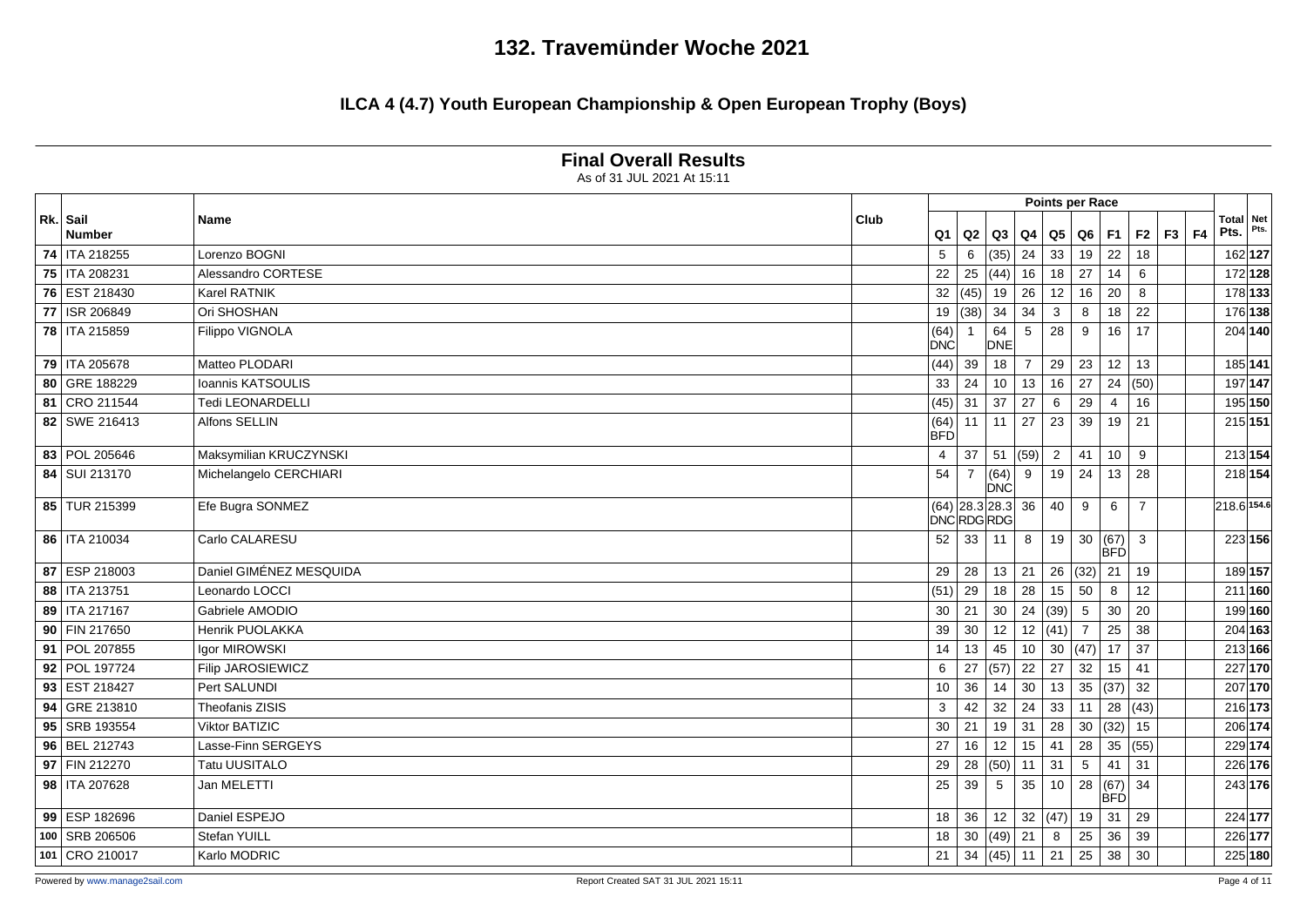|                           |                            |      | <b>Points per Race</b><br>Total Net<br>Pts.<br> F3 F4<br>F2<br>F1<br>Q <sub>1</sub><br>$Q2$ $Q3$<br>Q4<br>Q5   Q6  <br>47<br>$\overline{47}$<br>(54)<br>$\overline{2}$<br>23<br>22<br>31<br>234 180<br>8<br>(53)<br>34<br>$29 \mid 29$<br>3<br>32<br>34<br>24<br>238 185<br>$\overline{28}$<br>(49)<br>23<br>30<br>33<br>26<br>237 188<br>29<br>19<br>24<br>20<br>29<br>31<br>38<br>(46)<br>235 189<br>39<br>8<br>$\overline{18}$<br>31<br>(64)<br>32<br>38<br>27<br>254 190<br>21<br>23<br>DNĆ<br>26   (67)<br>257 190<br>33<br>41<br>21<br>32<br>12<br>25<br><b>BFD</b><br>$\overline{23}$<br>37<br>36<br>33<br>234 192<br>20<br>35<br>(42)<br>8<br>$\overline{22}$<br>26<br>13   (67)<br>259 192<br>11<br>51<br>35<br>34<br><b>BFD</b><br>27<br>18<br>16<br>27<br>(52)<br>244 192<br>47<br>14<br>43<br>$(64)$ 23<br>257 193<br>15<br>15<br>34<br>46<br>11<br>49<br>DSQ<br>260 193<br>28<br>40<br>14<br>10<br>15   (67)   67<br>19<br><b>BFD DNC</b><br>$14$ 41<br>23<br>260 196<br>13<br>14<br>34<br>57<br>(64)<br><b>BFD</b><br>33<br>24<br>(56)<br>253 197<br>26<br>33<br>15 <sup>1</sup><br>13 |                                            |    |      |                |                                  |             |  |  |         |         |  |  |
|---------------------------|----------------------------|------|------------------------------------------------------------------------------------------------------------------------------------------------------------------------------------------------------------------------------------------------------------------------------------------------------------------------------------------------------------------------------------------------------------------------------------------------------------------------------------------------------------------------------------------------------------------------------------------------------------------------------------------------------------------------------------------------------------------------------------------------------------------------------------------------------------------------------------------------------------------------------------------------------------------------------------------------------------------------------------------------------------------------------------------------------------------------------------------------------|--------------------------------------------|----|------|----------------|----------------------------------|-------------|--|--|---------|---------|--|--|
| Rk. Sail<br><b>Number</b> | Name                       | Club |                                                                                                                                                                                                                                                                                                                                                                                                                                                                                                                                                                                                                                                                                                                                                                                                                                                                                                                                                                                                                                                                                                      |                                            |    |      |                |                                  |             |  |  |         |         |  |  |
| 102 GER 216464            | Leon Senftleben SENFTLEBEN |      |                                                                                                                                                                                                                                                                                                                                                                                                                                                                                                                                                                                                                                                                                                                                                                                                                                                                                                                                                                                                                                                                                                      |                                            |    |      |                |                                  |             |  |  |         |         |  |  |
| 103   SUI 216708          | Andrea DUBOIS              |      |                                                                                                                                                                                                                                                                                                                                                                                                                                                                                                                                                                                                                                                                                                                                                                                                                                                                                                                                                                                                                                                                                                      |                                            |    |      |                |                                  |             |  |  |         |         |  |  |
| 104 POL 211218            | Igor RUDEK                 |      |                                                                                                                                                                                                                                                                                                                                                                                                                                                                                                                                                                                                                                                                                                                                                                                                                                                                                                                                                                                                                                                                                                      |                                            |    |      |                |                                  |             |  |  |         |         |  |  |
| 105 BLR 213596            | Zapolski-Dounar YARASLAU   |      |                                                                                                                                                                                                                                                                                                                                                                                                                                                                                                                                                                                                                                                                                                                                                                                                                                                                                                                                                                                                                                                                                                      |                                            |    |      |                |                                  |             |  |  |         |         |  |  |
| 106 UKR 215953            | Mikhaylo KHASANOV          |      |                                                                                                                                                                                                                                                                                                                                                                                                                                                                                                                                                                                                                                                                                                                                                                                                                                                                                                                                                                                                                                                                                                      |                                            |    |      |                |                                  |             |  |  |         |         |  |  |
| 107 BEL 217876            | Maarten BOOT               |      |                                                                                                                                                                                                                                                                                                                                                                                                                                                                                                                                                                                                                                                                                                                                                                                                                                                                                                                                                                                                                                                                                                      |                                            |    |      |                |                                  |             |  |  |         |         |  |  |
| 108 POL 216581            | Jan PACHECO-SLEDZ          |      |                                                                                                                                                                                                                                                                                                                                                                                                                                                                                                                                                                                                                                                                                                                                                                                                                                                                                                                                                                                                                                                                                                      |                                            |    |      |                |                                  |             |  |  |         |         |  |  |
| 109   ISR 203657          | Lior DANA                  |      |                                                                                                                                                                                                                                                                                                                                                                                                                                                                                                                                                                                                                                                                                                                                                                                                                                                                                                                                                                                                                                                                                                      |                                            |    |      |                |                                  |             |  |  |         |         |  |  |
| 110 POL 179127            | Maksymilian KABAT          |      |                                                                                                                                                                                                                                                                                                                                                                                                                                                                                                                                                                                                                                                                                                                                                                                                                                                                                                                                                                                                                                                                                                      |                                            |    |      |                |                                  |             |  |  |         |         |  |  |
| 111 GER 202348            | Lennard WENDLER            |      |                                                                                                                                                                                                                                                                                                                                                                                                                                                                                                                                                                                                                                                                                                                                                                                                                                                                                                                                                                                                                                                                                                      |                                            |    |      |                |                                  |             |  |  |         |         |  |  |
| 112 BUL 216982            | Mihail BERBEROV            |      |                                                                                                                                                                                                                                                                                                                                                                                                                                                                                                                                                                                                                                                                                                                                                                                                                                                                                                                                                                                                                                                                                                      |                                            |    |      |                |                                  |             |  |  |         |         |  |  |
| 113 GRE 217285            | <b>Achilleas GHICAS</b>    |      |                                                                                                                                                                                                                                                                                                                                                                                                                                                                                                                                                                                                                                                                                                                                                                                                                                                                                                                                                                                                                                                                                                      |                                            |    |      |                |                                  |             |  |  |         |         |  |  |
| 114 POL 215267            | Iwo BARANSKI               |      |                                                                                                                                                                                                                                                                                                                                                                                                                                                                                                                                                                                                                                                                                                                                                                                                                                                                                                                                                                                                                                                                                                      |                                            |    |      |                | 53                               |             |  |  |         |         |  |  |
| 115 GRE 213578            | Christos PETROPOULOS       |      | 6                                                                                                                                                                                                                                                                                                                                                                                                                                                                                                                                                                                                                                                                                                                                                                                                                                                                                                                                                                                                                                                                                                    | 26<br>42                                   | 25 |      | 41 $(47)$      | 26                               | 36          |  |  |         | 249 202 |  |  |
| 116 NED 203043            | Hugo DEDDING               |      | 41<br>6                                                                                                                                                                                                                                                                                                                                                                                                                                                                                                                                                                                                                                                                                                                                                                                                                                                                                                                                                                                                                                                                                              | 30 <sup>°</sup>                            | 40 | 42   | $\overline{2}$ | (67)<br>BFD                      | 42          |  |  |         | 270 203 |  |  |
| 117 ITA 216902            | Dario Derya DEAMBROGIO     |      | 40                                                                                                                                                                                                                                                                                                                                                                                                                                                                                                                                                                                                                                                                                                                                                                                                                                                                                                                                                                                                                                                                                                   | 25<br>$\overline{\frac{(64)}{\text{UFD}}}$ | 12 | 27   | 30             | 27                               | 45          |  |  |         | 270 206 |  |  |
| 118 UKR 201120            | Ivan ANTIPIN               |      | 13                                                                                                                                                                                                                                                                                                                                                                                                                                                                                                                                                                                                                                                                                                                                                                                                                                                                                                                                                                                                                                                                                                   | 29   (54)                                  | 14 | 36   | 34             | 45                               | 40          |  |  | 265 211 |         |  |  |
| 119 SUI 215291            | Tomas FIORENTINO           |      | 9                                                                                                                                                                                                                                                                                                                                                                                                                                                                                                                                                                                                                                                                                                                                                                                                                                                                                                                                                                                                                                                                                                    | 40<br>$\overline{4}$                       | 37 | (54) | 19             | 50                               | 53          |  |  | 266 212 |         |  |  |
| 120 GER 204350            | Sebastian HÖKE             |      | 9                                                                                                                                                                                                                                                                                                                                                                                                                                                                                                                                                                                                                                                                                                                                                                                                                                                                                                                                                                                                                                                                                                    | $(53)$ 22                                  | 42 | 38   | 19             | 44                               | 47          |  |  | 274 221 |         |  |  |
| 121   ITA 218190          | Giuliano TROBIA            |      | 18                                                                                                                                                                                                                                                                                                                                                                                                                                                                                                                                                                                                                                                                                                                                                                                                                                                                                                                                                                                                                                                                                                   | $\overline{13}$<br>10 <sup>1</sup>         | 35 | 43   | 50             | 52                               | (67)<br>DNC |  |  | 288 221 |         |  |  |
| 122   ITA 216946          | Lorenzo Antonio MANCINO    |      | 38<br>$\mathbf{3}$                                                                                                                                                                                                                                                                                                                                                                                                                                                                                                                                                                                                                                                                                                                                                                                                                                                                                                                                                                                                                                                                                   | 39                                         | 43 | 46   | 15             | 40                               | (48)        |  |  | 272 224 |         |  |  |
| 123 GRE 218348            | Alexandros IOANNIDIS       |      | 32                                                                                                                                                                                                                                                                                                                                                                                                                                                                                                                                                                                                                                                                                                                                                                                                                                                                                                                                                                                                                                                                                                   | 39<br>19                                   | 20 | 29   |                | 18   (67)   67<br><b>DNC DNC</b> |             |  |  | 291 224 |         |  |  |
| 124 HUN 203677            | David LACKÓ                |      | 24                                                                                                                                                                                                                                                                                                                                                                                                                                                                                                                                                                                                                                                                                                                                                                                                                                                                                                                                                                                                                                                                                                   | 44 $(45)$                                  | 28 | 30   | 15             | 42                               | 44          |  |  | 272 227 |         |  |  |
| 125   ITA 213031          | Davide NICOLI              |      | 32<br>24                                                                                                                                                                                                                                                                                                                                                                                                                                                                                                                                                                                                                                                                                                                                                                                                                                                                                                                                                                                                                                                                                             | 49                                         | 10 | 24   | 22             | $(67)$ 67<br>BFD BFD             |             |  |  |         | 295 228 |  |  |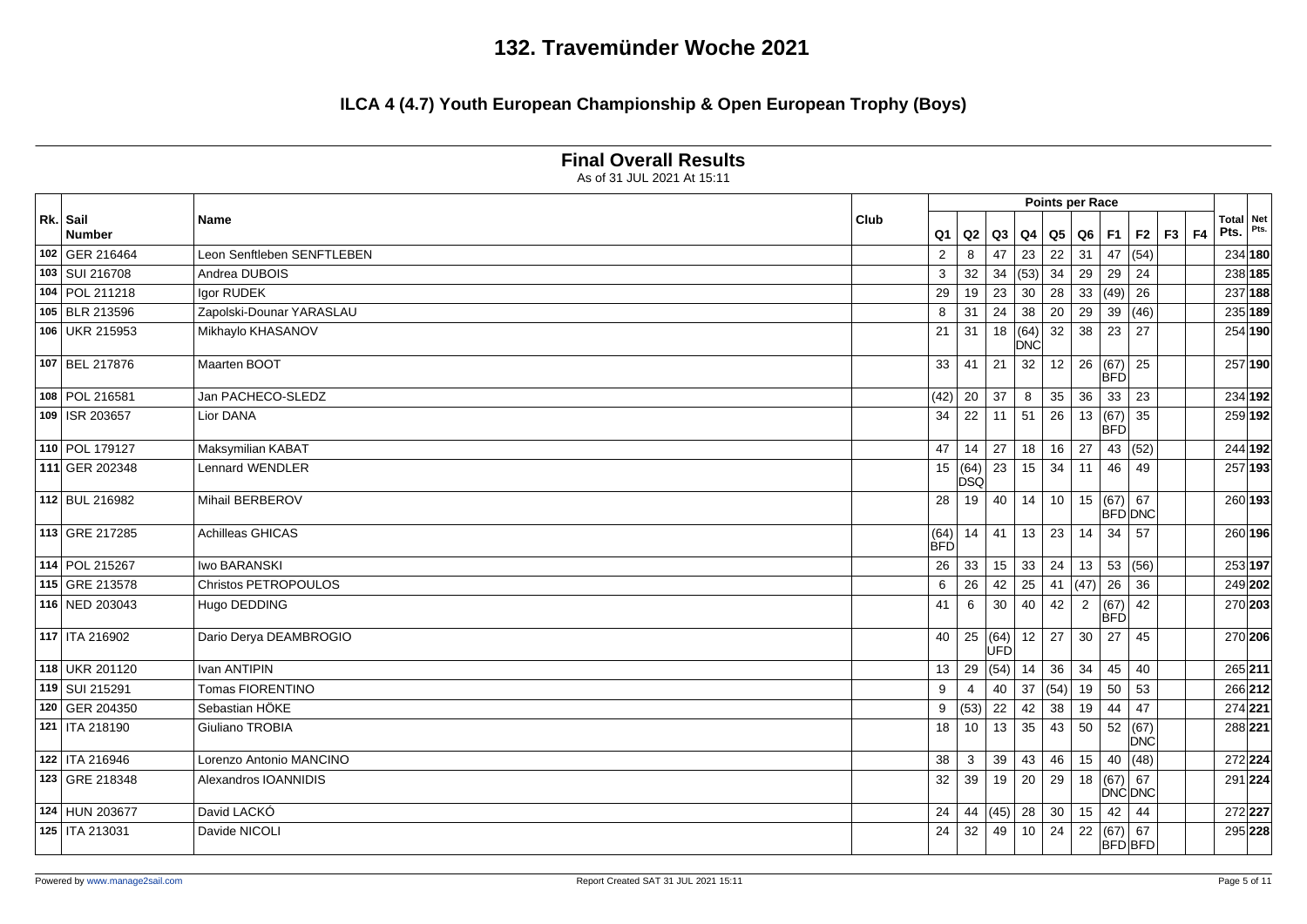### **ILCA 4 (4.7) Youth European Championship & Open European Trophy (Boys)**

|                           |                           |             |                    |                                 |                      |      |      | <b>Points per Race</b> |                    |                 |       |                          |         |
|---------------------------|---------------------------|-------------|--------------------|---------------------------------|----------------------|------|------|------------------------|--------------------|-----------------|-------|--------------------------|---------|
| Rk. Sail<br><b>Number</b> | <b>Name</b>               | <b>Club</b> | Q <sub>1</sub>     | $Q2$ $Q3$                       |                      | Q4   |      | Q5   Q6   F1           |                    | F <sub>2</sub>  | F3 F4 | <b>Total Net</b><br>Pts. | Pts.    |
| 126 POL 195782            | Antoni KILISZEK           |             | 16                 | 46                              | 35                   | 45   | 17   | 28                     | 48                 | (51)            |       |                          | 286 235 |
| 127   ITA 210760          | Federico ORAZZO           |             | $\overline{7}$     | 44                              | 14                   | 57   | 8    | 55   51                |                    | (67)<br>DNC     |       |                          | 303 236 |
| 128   ITA 201474          | Claudio RAIA              |             | 64<br><b>BFD</b>   | 12 <sup>1</sup>                 | 29                   | 18   | 47   | 36                     | (67)<br><b>BFD</b> | 33              |       |                          | 306 239 |
| 129 CYP 212659            | Charis NIKOLAOU           |             | 38                 | 27                              | 2                    | 28   |      | 48 $(53)$ 4            |                    | $\overline{1}$  |       |                          | 201 148 |
| 130 NED 218270            | <b>Bas BLOKZIJL</b>       |             | 15                 | 38                              | 38                   | 26   | (49) | $40 \mid 3$            |                    | 11              |       |                          | 220 171 |
| 131   ITA 213755          | Emilio DESSENA            |             | $\overline{7}$     |                                 | 46 (64)<br>DNC       | 50   | 12   | 48                     | $\overline{2}$     | $\overline{7}$  |       |                          | 236 172 |
| 132   ITA 216992          | Antonio BARABINO          |             |                    | 36   (64)   36<br><b>DNC</b>    |                      | 39   | 29   | 25                     | 5                  | 3               |       |                          | 237 173 |
| 133 HUN 218966            | Olivér DEMJÉN             |             | 30                 |                                 | 40   23 $ (42)$   27 |      |      | 37                     | 13                 | $5\phantom{.0}$ |       |                          | 217 175 |
| 134   ITA 208242          | Leonardo Maria RICCI      |             | 26                 | $19 \mid 20$                    |                      | 38   | (54) | 43                     | $\overline{7}$     | 24              |       |                          | 231 177 |
| 135 TUR 212362            | Ali Berk BIRER            |             |                    | $(64)$ 35.3 35.3<br>DNC RDG RDG |                      | 45   | 25   | 36                     | $\mathbf{1}$       | 2               |       | 243.6 179.6              |         |
| 136 BLR 215382            | Uladzislau USHAKOU        |             | 12                 | $37 \mid 22$                    |                      | (48) | 42   | 40                     | 9                  | 20              |       |                          | 230 182 |
| 137   ITA 210030          | Vito Valentino MEA        |             | 35                 | 27                              | 36                   | 34   |      | 33   (37)   10         |                    | 10              |       |                          | 222 185 |
| 138 NED 212981            | Maurits FLOOR             |             | 28                 | 33                              | 20                   | (47) | 27   | 36                     | -17                | 28              |       |                          | 236 189 |
| 139 ESP 209924            | Andres BARREIRO FERNÁNDEZ |             | 15                 | 25 (44)                         |                      | 30   | 37   | 35                     | 29                 | 19              |       |                          | 234 190 |
| 140 POL 216546            | Antoni NAZIMEK            |             | 33                 | 21   (57)                       |                      | 46   | 38   | 45                     | 6                  | $\overline{4}$  |       |                          | 250 193 |
| 141 CRO 210748            | Jere BAKOTIC              |             | (56)               | $42 \mid 47$                    |                      | 18   | 25   | 32                     | 15                 | 14              |       |                          | 249 193 |
| 142 POL 196348            | Rafal BALICKI             |             | 37                 | $(48)$ 16                       |                      | 29   | 24   | 44                     | 28                 | 18              |       |                          | 244 196 |
| 143 NED 214316            | Tigo LEDEBOER             |             | 24                 | 20                              | 27                   | 49   | 42   | (54)                   | - 8                | 29              |       |                          | 253 199 |
| 144   ITA 215750          | Lorenzo CORETTI           |             | 23                 | $(44)$ 19                       |                      | 41   | 38   | 28                     | 12                 | 42              |       |                          | 247 203 |
| 145   ITA 216996          | Filippo ROGANTIN          |             | 28                 | 38                              | 33                   | (45) | 37   | 17                     | 23                 | 35              |       |                          | 256 211 |
| 146   ITA 214691          | Matteo BULGARINI          |             | 40                 | 30                              | 41                   | 27   | 45   | $ (48) $ 14            |                    | 15              |       |                          | 260 212 |
| 147   ITA 213895          | Giulio la FRANCA          |             | 33                 | 27                              | 47                   | 26   |      | 21 $ (51) $ 18         |                    | 40              |       |                          | 263 212 |
| 148 TUR 216007            | Efe GUDER                 |             |                    | $(64)$ 30.3 30.3<br>DNCRDGRDG   |                      | 39   | 29   | 23                     | 31                 | 31              |       | 277.6 213.6              |         |
| 149 CRO 207813            | Jan KOMADINA              |             | (47)               | $24 \mid 25$                    |                      | 36   | 45   | $46$   21              |                    | 17              |       |                          | 261 214 |
| 150 SUI 213763            | Federico PERDICARO        |             | 34                 | 34   (40)                       |                      | 33   | 31   | 26                     | 32                 | 25              |       |                          | 255 215 |
| 151   ITA 202253          | Giano de BENI             |             | (64)<br><b>DNC</b> | 17                              | 47                   | 16   | 50   | 26                     | 54                 | 6               |       |                          | 280 216 |
| 152 GRE 212499            | Symeon SYNODAKIS          |             |                    | $(58)$ 22                       | 49                   | 35   | 36   | 45 22                  |                    | 8               |       |                          | 275 217 |

As of 31 JUL 2021 At 15:11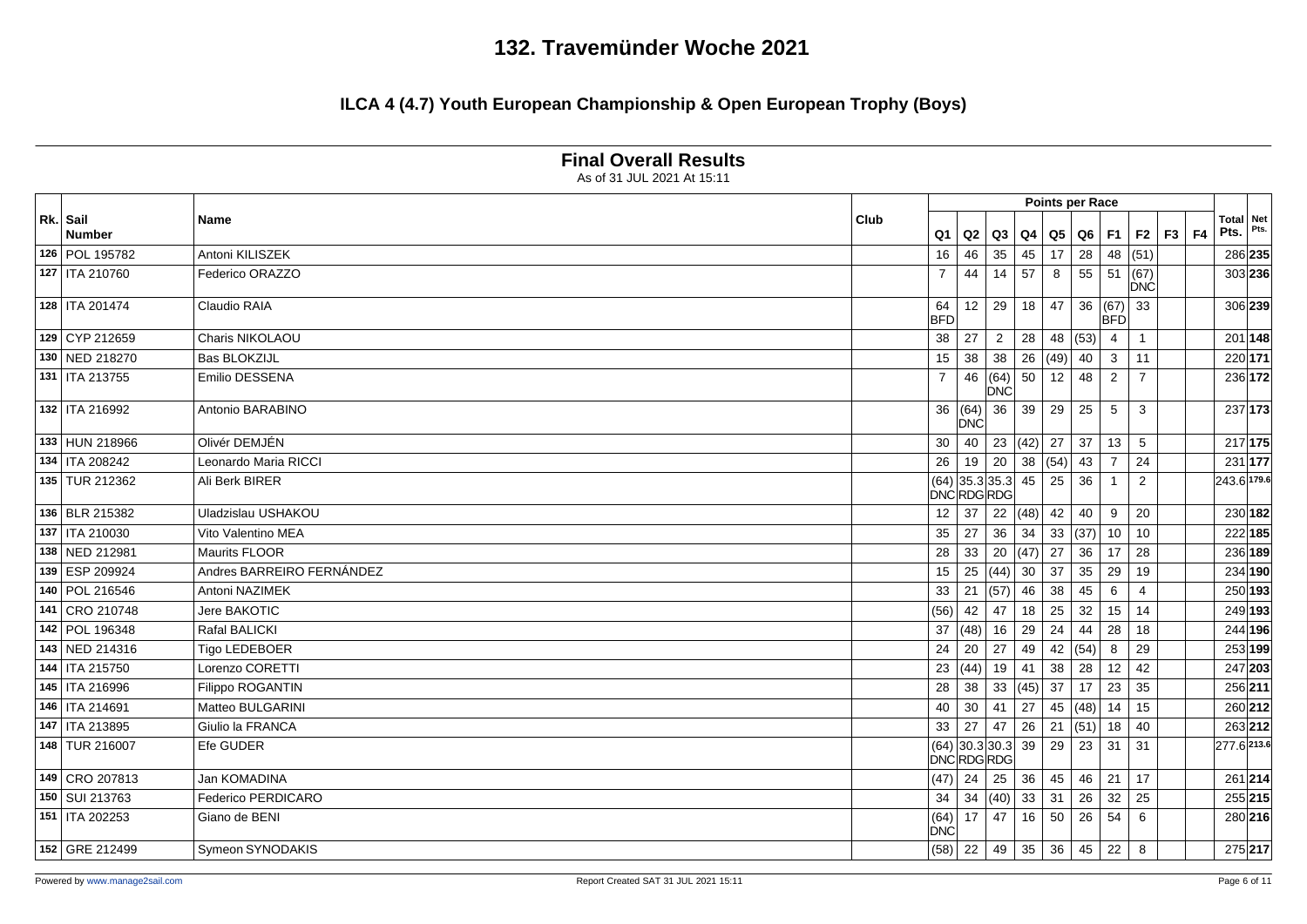|                           | As of 31 JUL 2021 At 15:11 |                             |                   |                |      |                        |       |                         |                    |           |                          |      |
|---------------------------|----------------------------|-----------------------------|-------------------|----------------|------|------------------------|-------|-------------------------|--------------------|-----------|--------------------------|------|
|                           |                            |                             |                   |                |      | <b>Points per Race</b> |       |                         |                    |           |                          |      |
| Rk. Sail<br><b>Number</b> | Name                       | Club<br>Q <sub>1</sub>      | Q2                | Q3             | Q4   | Q5                     |       | $Q6$ F1                 | F2                 | $F3$ $F4$ | <b>Total Net</b><br>Pts. | Pts. |
| 153   ITA 218045          | Edoardo del RIO            | 36                          | (49)              | 48             | 40   | 35                     | 34    | 16                      | 12                 |           | 270 221                  |      |
| 154 TUR 216014            | Kemal Eren TURHAN          | $(64)$ 35 35<br>DNC RDG RDG |                   |                | 39   | 25                     | 41    | 20                      | 27                 |           | 286 222                  |      |
| 155 NED 216756            | <b>Floris NAGTEGAAL</b>    | (50)                        | 35                | 38             | 39   | 19                     | 31    | 27                      | 39                 |           | 278 228                  |      |
| 156 SLO 211569            | Val Mario COLARICH         | 26                          | 42                | $\overline{7}$ | 37   | (62)                   |       | $59$ 11                 | 47                 |           | 291 229                  |      |
| 157 LAT 216054            | Emils Mikus BASKEVICS      | 64<br><b>BFD</b>            | 10                | 53             | 19   | 9                      |       | 53   (67)<br><b>BFD</b> | 21                 |           | 296 229                  |      |
| 158 POL 214732            | Jan WISNIEWSKI             | 46                          | $(55)$ 21         |                | 52   | 24                     |       | $38 \mid 36$            | 13                 |           | 285 230                  |      |
| 159 BEL 210363            | Anders BULTYNCK            | 43                          | 28                | 39             | 52   | 32                     | 26    | (67)<br><b>BFD</b>      | 16                 |           | 303 236                  |      |
| 160 NOR 215914            | Erik BØEN                  | 27                          | 36                | 43             | 23   | (60)                   | 35    | $ 30\rangle$            | 48                 |           | 302 242                  |      |
| 161   ITA 216911          | <b>Enrico CIARALLI</b>     | 39                          | 18                | 37             | 42   | 43                     |       | 23   (67)<br><b>BFD</b> | 41                 |           | 310 243                  |      |
| 162 GER 205194            | Jesse Mo METT              | 29                          |                   | 47 (59)        | 34   | 51                     | 27    | 25                      | 32                 |           | 304 245                  |      |
| 163 FIN 201112            | Olav HAMEL                 | 32                          | 17                | 31             | 46   | 30                     |       | 56 35                   | (67)<br><b>DNC</b> |           | 314 247                  |      |
| 164   ITA 210074          | <b>Ludovico LEGNANI</b>    | (56)                        | 52                | 25             | 32   | 53                     | 18    | 46                      | 22                 |           | 304 248                  |      |
| 165 GER 207333            | Morten Ben BORCHARDT       | 14                          | 48                | 25             | (57) | 46                     | 53    | 39                      | 23                 |           | 305 248                  |      |
| 166 GER 217153            | Max WINKLER                | 20                          | (49)              | 39             | 38   | 39                     | 44    | 24                      | 44                 |           | 297 248                  |      |
| 167 AZE 210841            | Murad HAJI-ZADA            | 17                          | (51)              | 46             | 23   | 48                     | 43    | 34                      | 37                 |           | 299 248                  |      |
| 168 FIN 195501            | <b>Alex TAMMI</b>          | 22                          |                   | 48 $(53)$ 31   |      | 31                     | 47    | 19                      | 53                 |           | 304 251                  |      |
| 169 FIN 203730            | Atte VIRTANEN              | 17                          | 50                | 44             | 41   | 35                     | 21    | 43                      | (67)<br><b>DNC</b> |           | 318 251                  |      |
| 170 GER 215864            | Ricardo GIEßLER            | 24                          | $(53)$ 46         |                | 32   | 51                     | 41    | 49                      | 9                  |           | 305 252                  |      |
| 171   ITA 213026          | Iztok KALC                 | 36                          | 29                | 29             | 28   |                        | lùFĎl | 48 $ (64)$ 33           | 49                 |           | 316 252                  |      |
| 172 NED 206745            | <b>Bruno BAKKER</b>        | 12                          | 47                | 36             | 26   | 46                     | 42    | 45                      | (54)               |           | 308 254                  |      |
| 173 POL 194939            | Stanislaw WOJDA            | 41                          | 43                | 21             | 38   | 43                     |       | 42 (48)                 | 30                 |           | 306 258                  |      |
| 174 DEN 210231            | Frederik JENSEN            | 47                          | 31                | 38             | 24   | 37                     | 49    | (67)<br><b>BFD</b>      | 34                 |           | 327 260                  |      |
| 175 POL 207586            | <b>Gustaw ZALEWSKI</b>     | 45                          | 37                | 32             | (47) | 30                     | 42    | 38                      | 36                 |           | 307 260                  |      |
| 176 USA 215723            | Jack BOLTON                | 8<br>SCP                    | 54                | 50             | 45   | 44                     |       | 17 (67)<br><b>BFD</b>   | 43                 |           | 328 261                  |      |
| 177 POL 209834            | <b>Bartosz WRZOSEK</b>     | 42                          | $43 \mid 20 \mid$ |                | 29   | 56                     | 21    |                         | 52(58)             |           | 321 263                  |      |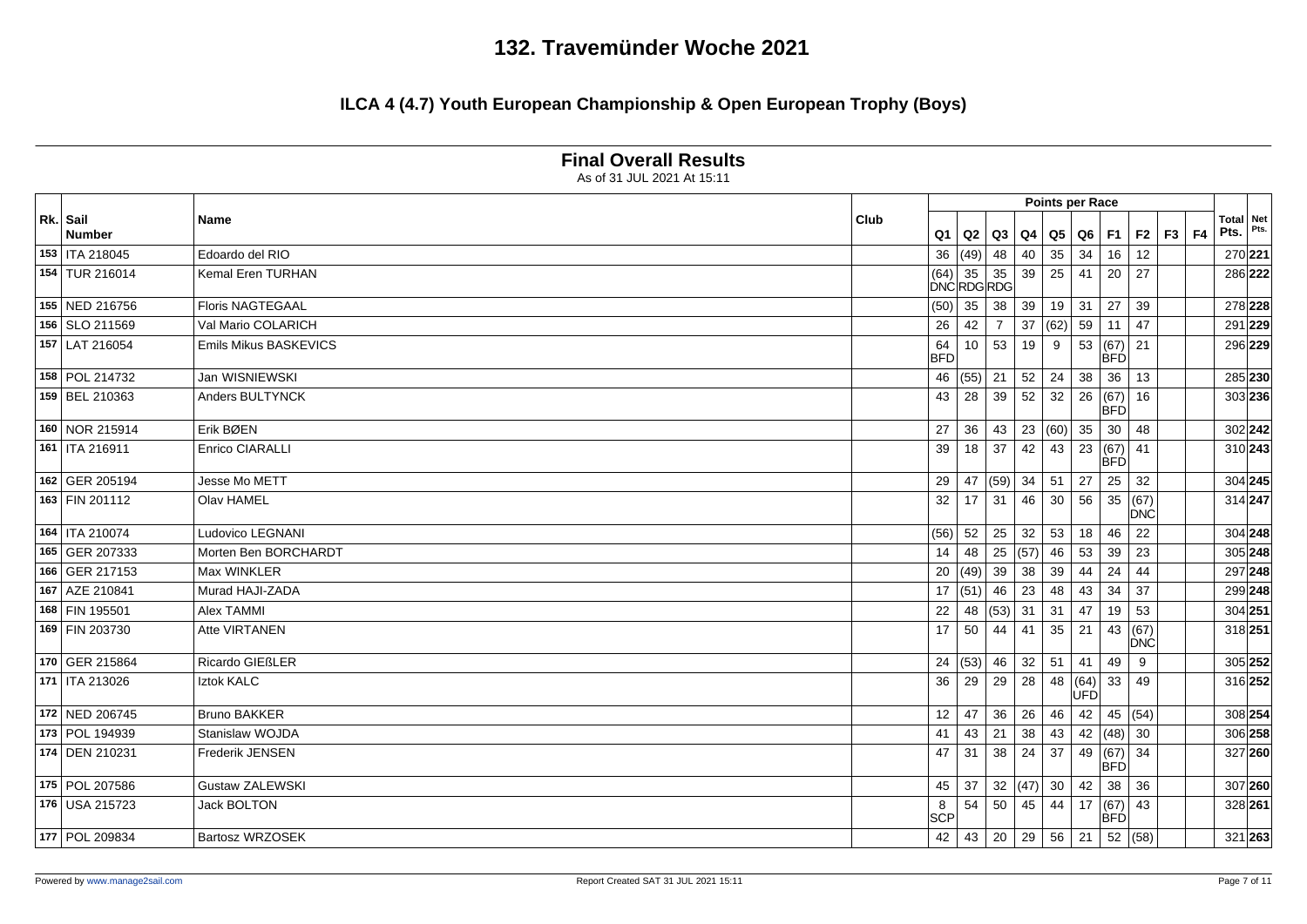|                    | As of 31 JUL 2021 At 15:11   |      |                    |      |                                |      |      |                        |                         |                      |  |                          |           |
|--------------------|------------------------------|------|--------------------|------|--------------------------------|------|------|------------------------|-------------------------|----------------------|--|--------------------------|-----------|
|                    |                              |      |                    |      |                                |      |      | Points per Race        |                         |                      |  |                          |           |
| Rk. Sail<br>Number | <b>Name</b>                  | Club | Q <sub>1</sub>     |      | Q2   Q3                        |      |      | Q4   Q5   Q6   F1      |                         | $F2 \mid F3 \mid F4$ |  | <b>Total</b> Net<br>Pts. |           |
| 178 SWE 209185     | Hampus LJUNGBERG             |      | 21                 | 46   | $\mathbf{3}$                   | 17   | 64   | 64<br>DNC DNC          | $\overline{50}$         | (67)<br><b>DNC</b>   |  | 332 265                  |           |
| 179 GER 200083     | Theodor GOEDE                |      | (54)               | 47   | 33                             | 34   | 33   | 21                     | 53                      | 45                   |  | 320 266                  |           |
| 180 SUI 215277     | Timo COUPEK                  |      | 53                 |      | $10 \mid 30$                   | 43   | 50   | 55   (67)              | <b>BFD</b>              | 26                   |  | 334 267                  |           |
| 181 GER 201734     | Mattes HAMANN                |      | (52)               |      | $41 \mid 37$                   | 44   | 34   | $38 \mid 26$           |                         | 51                   |  | 323 271                  |           |
| 182 FRA 163791     | Emmanuel GALINDO-REVOL       |      | 48                 | 43   | 28                             | 29   | 38   | $ (56) $ 40            |                         | 46                   |  | 328 272                  |           |
| 183 MLT 179120     | Jean Paul ZAHRA              |      | 27                 | 34   | 30                             | 54   | 47   | 41                     | 42                      | (57)                 |  | 332 275                  |           |
| 184 GRE 218120     | Orestis ZACHOS               |      | 26                 |      | $45 \mid 28$                   | (61) | 40   | 46                     | 37                      | 56                   |  | 339 278                  |           |
| 185 FRA 196601     | Sam MALLET                   |      | 35                 | 32   | 28                             | 49   | (52) | 51                     | 51                      | 33                   |  | 331 279                  |           |
| 186 GER 213334     | <b>Martin ERDMANN</b>        |      | (64)<br><b>DNC</b> | 46   | 26                             | 31   | 39   | 47                     | 41                      | 52                   |  | 346 282                  |           |
| 187 GER 216484     | Leif LÜDERS                  |      | 25                 | 40   | 49                             | 44   | 35   | 43                     | 47                      | (50)                 |  | 333 283                  |           |
| 188   ITA 216901   | Marco D'ANDRETTA             |      | 41                 | 54   | 27                             | 40   | 52   |                        | 33   (67)<br><b>BFD</b> | 38                   |  | 352 285                  |           |
| 189 NED 218710     | Pepijn NAGTEGAAL             |      | 55                 |      | 13 56                          | 40   | 31   | 46 44                  |                         | (59)                 |  | 344 285                  |           |
| 190   ITA 215333   | Antonio VITOLO               |      | 47                 | 28   | 52                             | 27   | 44   | 24                     | (67) 67                 | <b>BFD DNC</b>       |  | 356 289                  |           |
| 191 GER 205288     | Mats PARLOW                  |      | 44                 | 47   | 26                             | 49   | 45   | 31                     | (67)<br><b>BFD</b>      | 55                   |  | 364 297                  |           |
| 192 GER 216474     | <b>Benjamin RADES</b>        |      | (53)               | 35   | 35                             | 52   | 36   | 50                     | 11                      | 3                    |  | 275 222                  |           |
| 193 POL 208733     | Mikolaj MAJCHRZYCKI          |      | 45                 | 33   | $ 43\rangle$                   | 55   |      | 43 $(58)$ 3            |                         |                      |  | 284 226                  |           |
| 194 NOR 218562     | Gudleik KJØPSNES             |      | (64)<br><b>BFD</b> | 38   | 22                             | 35   | 64   | 64<br>DNC DNC          | $\overline{4}$          | $\overline{1}$       |  | 292 228                  |           |
| 195   ITA 215328   | Alessandro BERTOLA RICOTTINI |      | 48                 |      | $42 \mid 41$                   | (50) | 49   | 39                     | $\overline{1}$          | 9                    |  | 279 229                  |           |
| 196   ITA 198467   | Andrea D APICE               |      | 34                 | 40   | 31                             | 57   |      | 58   (64)   7<br>lùFĎl |                         | 6                    |  | 297 233                  |           |
| 197 GER 198982     | Leo CONRADT                  |      |                    |      | 49 $(51)$ 24                   | 51   | 39   | 49 13                  |                         | 10                   |  | 286 235                  |           |
| 198 HUN 215407     | Vincent SZOKODY              |      | 46                 | UFDl | $(64)$ 51                      | 37   | 53   | 34                     | 10                      | 5                    |  |                          | 300 236   |
| 199 CZE 216798     | Michal HALOUZKA              |      | (57)               |      | 49 23                          | 36   | 44   | 48 18                  |                         | 23                   |  | 298 241                  |           |
| 200 GER 204160     | Matti RODRIAN                |      | 44                 |      | $50 \mid 34$                   | 47   |      | 36  (57)   29          |                         | $\overline{2}$       |  | 299 242                  |           |
| 201 GER 198984     | Henrik KULIK                 |      | 39                 |      | 45   (58)                      | 46   | 32   | 52                     | $\vert$ 12              | 17                   |  |                          | $301$ 243 |
| 202 FRA 213271     | Esteban GROSDENIS            |      | 42                 |      | $51 \mid 38 \mid (53) \mid 53$ |      |      | 22                     | 16                      | 27                   |  |                          | 302 249   |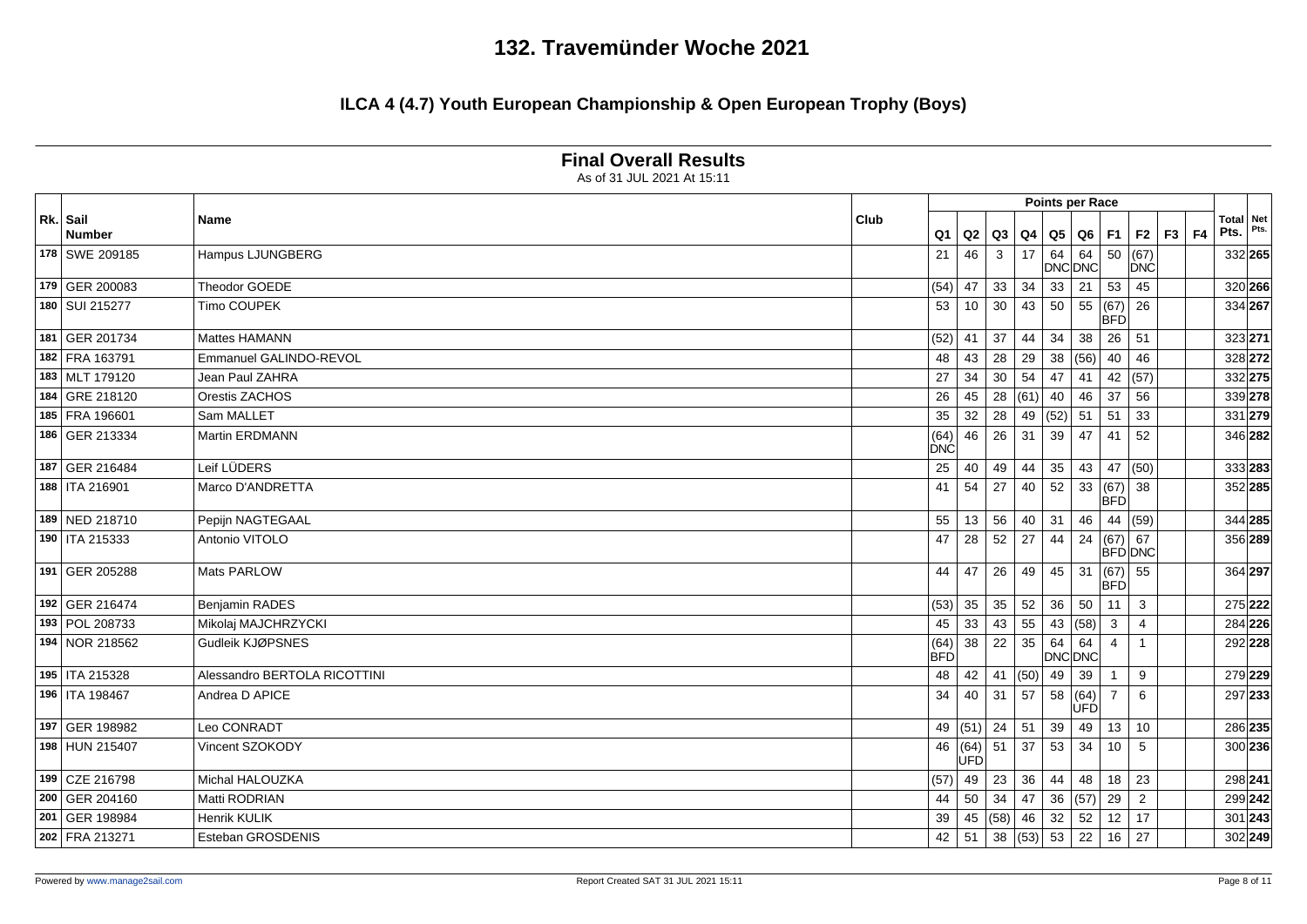|                    |                           |                        |      |              |                                     |      | <b>Points per Race</b> |                |                    |         |                          |      |
|--------------------|---------------------------|------------------------|------|--------------|-------------------------------------|------|------------------------|----------------|--------------------|---------|--------------------------|------|
| Rk. Sail<br>Number | Name                      | Club<br>Q <sub>1</sub> | Q2   | Q3           | Q <sub>4</sub>                      | Q5   | Q6                     | <b>F1</b>      | F <sub>2</sub>     | $F3$ F4 | <b>Total</b> Net<br>Pts. | Pts. |
| 203 GRE 213290     | <b>Eftychios VLITAKIS</b> | (64)<br><b>BFD</b>     | 53   | 15           | 48                                  | 48   | 38                     | $\vert$ 31     | 16                 |         | 313 249                  |      |
| 204 CZE 217957     | <b>Michal RAIS</b>        | 44                     |      | 44 (48)      | 44                                  | 42   | 43                     | 22             | 11                 |         | 298 250                  |      |
| 205 AZE 210842     | Murad ISMAYILOV           | 32                     | 41   | 46           | 47                                  | 40   | $(49)$ 23              |                | 22                 |         | 300 251                  |      |
| 206 SUI 207604     | Riccardo ZUCCONI          | 39                     | 54   | 48           | 56                                  | (57) | $\overline{25}$        | 5              | 28                 |         | 312 255                  |      |
| 207 GER 214752     | Claas HOERMANN            | 31                     | 52   | 42           | (55)                                | 52   | 45                     | 28             | 12                 |         | 317 262                  |      |
| 208 NED 173324     | Alan VERIS                | 50                     | 41   |              | $\overline{52}$ (64)<br><b>IDNC</b> | 56   | 37                     | 9              | 19                 |         | 328 264                  |      |
| 209 POL 192583     | Antoni LIPINSKI           | (64)<br><b>BFD</b>     | 26   | 18           | 50                                  | 59   | 52                     | 30             | 30                 |         | 329 265                  |      |
| 210   ITA 211340   | Emanuele FABRIZI          | 46                     |      | $40 \mid 55$ | 54                                  |      | 56   (60)              | 8              | 8                  |         | 327 267                  |      |
| 211 CRO 189508     | Vedran CELIC              | 41                     | (50) | 42           | 43                                  | 50   | 50                     | 19             | 25                 |         | 320 270                  |      |
| 212 SUI 217602     | Ennio TURRIN              | 61                     | 32   | 45           | 42                                  | 37   | 52                     | $\overline{2}$ | (67)<br><b>BFD</b> |         | 338 271                  |      |
| 213 GER 207181     | Lorenz HACKBUSCH          | 40                     | 43   | 41           | 19                                  | 60   | 53                     | 20             | (67)<br><b>BFD</b> |         | 343 276                  |      |
| 214 GER 215497     | <b>Linus WEGNER</b>       | 46                     | 29   |              | 48   (56)                           | 54   | 44                     | 25             | 31                 |         | 333 277                  |      |
| 215 GER 210926     | Leif Elias THORNS         | 36                     |      | (52) 52      | 52                                  | 40   | 48                     | 35             | 18                 |         | 333 281                  |      |
| 216 GER 210151     | <b>Till KOLLREP</b>       | 19                     | 54   | 44           | 49                                  | (55) | 55                     | 34             | 26                 |         | 336 281                  |      |
| 217 GER 212756     | Jonathan RIECK            | 31                     | 51   | 43           | (56)                                | 55   | 51                     | 44             | 13                 |         | 344 288                  |      |
| 218   ITA 215743   | Matteo SELDEN             | 48                     | 12   | 50           | (59)                                | 55   | 57                     | 42             | 33                 |         | 356 297                  |      |
| 219 POL 205297     | Jan SUCHOCKI              | 43                     | 24   | 56           | 44                                  | 58   | 59                     | 15             | (67)<br><b>DNC</b> |         | 366 299                  |      |
| 220 MLT 148220     | Crispin GAUCI PERESSO     | (59)                   | 39   | 57           | 55                                  | 51   | 58                     | 6              | 35                 |         | 360 301                  |      |
| 221 GER 205732     | Leon KÄHL                 | 51                     | 53   | 35           | 57                                  | 34   | 59                     | 14             | (67)<br>BFD        |         | 370 303                  |      |
| 222 BEL 206950     | Platon EFFRAIMIDIS        | (64)<br>DNC            |      | $61$ 51      | 54                                  | 59   | 22                     | 43             | 14                 |         | 368 304                  |      |
| 223 GER 217093     | <b>Felix BONHAGEN</b>     | 23                     |      | 57   (59)    | 53                                  | 53   | 51                     | 47             | 20                 |         | 363 304                  |      |
| 224 SWE 217210     | <b>Ville AVIANDER</b>     | 43                     | 35   | 55           | 55                                  | 44   | 57                     | 17             | (67)<br>RET        |         | 373 306                  |      |
| 225 GER 213839     | Andre SCHAUMLÖFFEL        | 59                     | 37   | 16           | 58                                  | 51   | 45                     | 40             | (67)<br><b>BFD</b> |         | 373 306                  |      |
| 226 DEN 218707     | Mads Aistrup PEDERSEN     |                        |      |              | 54  (57)   50   53                  | 47   | 57                     | 32             | 15                 |         | 365 308                  |      |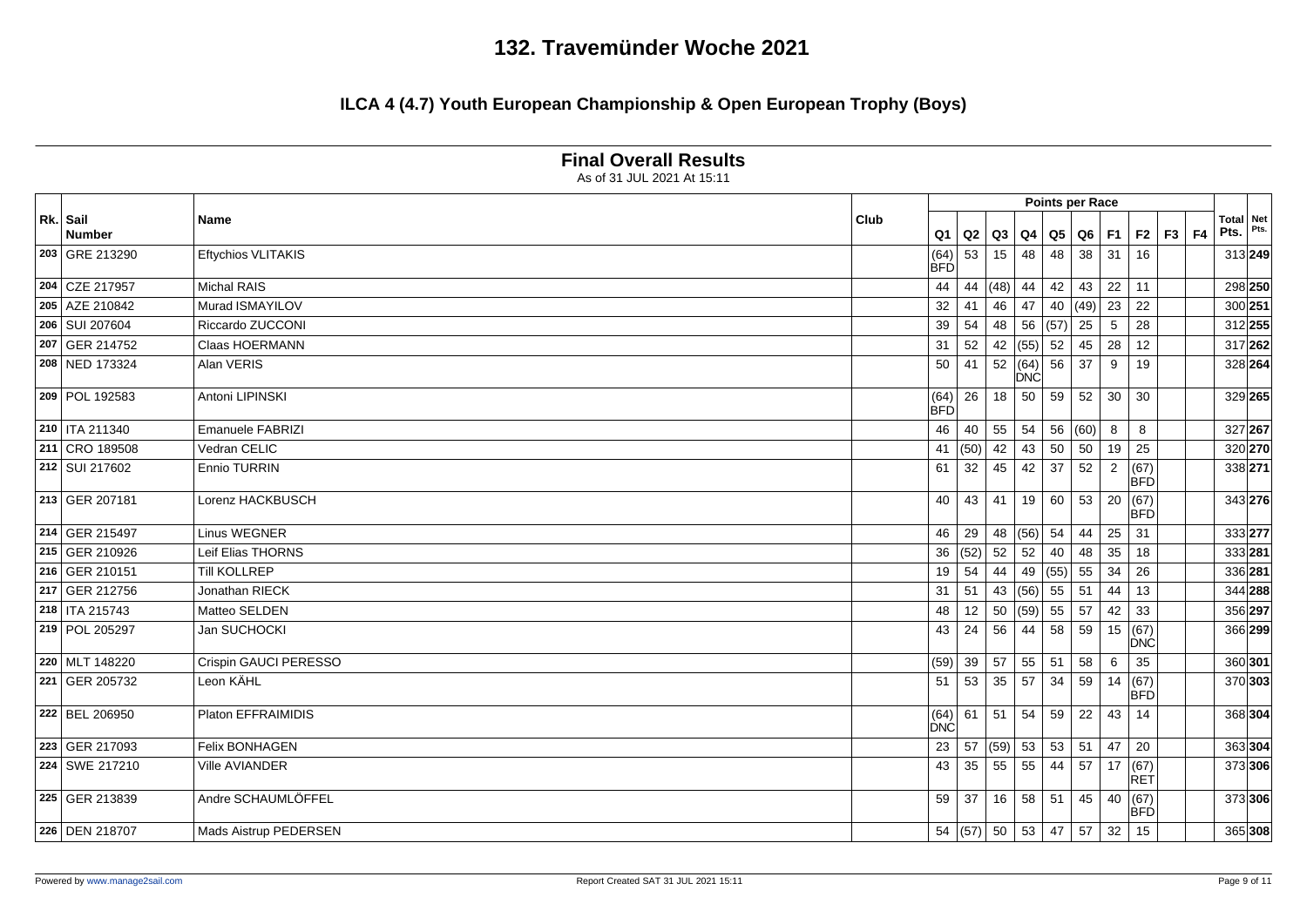### **ILCA 4 (4.7) Youth European Championship & Open European Trophy (Boys)**

**Final Overall Results**

|                    | As of 31 JUL 2021 At 15:11 |      |                  |               |                   |                 |                                   |            |                         |                                                                       |         |                   |         |
|--------------------|----------------------------|------|------------------|---------------|-------------------|-----------------|-----------------------------------|------------|-------------------------|-----------------------------------------------------------------------|---------|-------------------|---------|
|                    |                            |      |                  |               |                   |                 | Points per Race                   |            |                         |                                                                       |         |                   |         |
| Rk. Sail<br>Number | <b>Name</b>                | Club | Q <sub>1</sub>   | Q2            | Q3                | Q4              | $\overline{\mathsf{Q}}\mathsf{5}$ |            | $Q6$ F1                 | F2                                                                    | $F3$ F4 | Total Net<br>Pts. | Pts.    |
| 227 GER 208273     | Justus Friedrich LOECK     |      | 45               | 55            | 52                | 51              | 57                                |            | 20   (67)<br><b>DNC</b> | 29                                                                    |         |                   | 376 309 |
| 228 GER 217208     | <b>Fielitz EDWIN</b>       |      | 40               | 55            | 54                | 50              | 57                                | 10         | 45                      | (67)<br><b>DNC</b>                                                    |         |                   | 378 311 |
| 229 GER 217085     | Tom STRUVE                 |      | 64               | 64<br>DNC DNE | 46                | 41              | 41                                | 37         | (67)<br><b>BFD</b>      | 21                                                                    |         |                   | 381 314 |
| 230 SUI 218180     | Youri DECLERCK             |      | 49               | 35            | 64<br>DNC         | $\overline{51}$ | 45                                | 46         | 26                      | (67)<br>BFD                                                           |         |                   | 383 316 |
| 231 FIN 179521     | Aatos JARVINEN             |      | 50               | 48            | 40                | 54              | 52                                | 54         | $\overline{21}$         | (67)<br>BFD                                                           |         |                   | 386 319 |
| 232 GER 206241     | Maximilian RÜDEBUSCH       |      | 49               |               | $(59)$ 39         | 58              | 55                                | 56         | 39                      | 24                                                                    |         |                   | 379 320 |
| 233 GER 217084     | Max STRUVE                 |      | 55               | 60            | 59                | 58              | (61)                              | 49         | 41                      | $\overline{7}$                                                        |         | 390 329           |         |
| 234 SUI 202521     | Jean GAUTIER               |      | 64<br><b>DNC</b> | 52            | 29                | 46              | 49                                | 55         | 36                      | (67)<br>BFD                                                           |         | 398 331           |         |
| 235 GER 213249     | Vincent THOMAS             |      | 58               |               | $58 \mid 26$      | (61)            | 58                                | 61         | 38                      | 37                                                                    |         |                   | 397 336 |
| 236 SUI 204052     | Lenny ZUEGER               |      | 57               | 49            | 53                | 48              | 46                                | 58         | $\vert$ 27              | (67)<br><b>BFD</b>                                                    |         |                   | 405 338 |
| 237 GER 211429     | Jan- Felix KRUSE           |      | (61)             | 58            | 58                | 59              | 59                                | 54         | 24                      | 32                                                                    |         | 405 344           |         |
| 238 POL 166297     | Andrzej NYCZ               |      | 52               | 56            | 43                | 43              | 62                                |            | $52 \mid 37$            | (67)<br>BFD                                                           |         |                   | 412 345 |
| 239 SUI 217820     | <b>Oliver GRANT</b>        |      | 51               |               | 56   (61)         | 56              | 58                                | 39         | 49                      | 39                                                                    |         | 409 348           |         |
| 240 POL 208166     | <b>Ernest RADZIWON</b>     |      | (60)             | 56            | 53                | 60              | 56                                | 56         | 33                      | 36                                                                    |         |                   | 410 350 |
| 241 GER 210901     | Lennart REITH              |      | 28               | 45            | 42                | 62              | 60                                | 58         | (67)                    | 67<br>DNC DNC                                                         |         |                   | 429 362 |
| 242 POL 166479     | Kajetan POZIEMSKI          |      | 60               | 55            | 54                | 58              |                                   | 57 (61) 46 |                         | 38                                                                    |         | 429 368           |         |
| 243 SUI 199854     | Jakob MALCHOW              |      | 55               | 59            | 55                | 60              | (61)                              | 60         | 48                      | 34                                                                    |         | 432 371           |         |
| 244 GER 211262     | <b>Maximilian PINCK</b>    |      | 15               | 57            | 60                | 59              | 59                                | 60         | (67)                    | 67<br>BFD BFD                                                         |         | 444 377           |         |
| 245 GER 217950     | Collin Finley RIEHL        |      | 53               | 64<br>DSQ     | 51                | 60              | 50                                | 54         | $(67)$ 67               | DNC DNC                                                               |         |                   | 466 399 |
| 246 GER 207522     | Fynn REISIG                |      | 64<br><b>DNC</b> | 58            | 56                | 48              | 54                                | 59         | (67) 67                 | <b>DNC DNC</b>                                                        |         |                   | 473 406 |
| 247 FRA 191337     | Milo NIRONI                |      |                  |               |                   |                 |                                   |            | (67) 67                 | 64   64   64   64   64   65   67   67<br> DNC DNC DNC DNC DNC DNC DNC |         | 518 451           |         |
| 247 TUR 201530     | Tan Onat ÖGÜTCÜ            |      | 64               |               | $64 \mid 64 \mid$ |                 | $64 \mid 64 \mid$                 |            | 64   (67)   67          | DNCRDGRDGDNCDNCDNCDNCDNCD                                             |         | 518 451           |         |